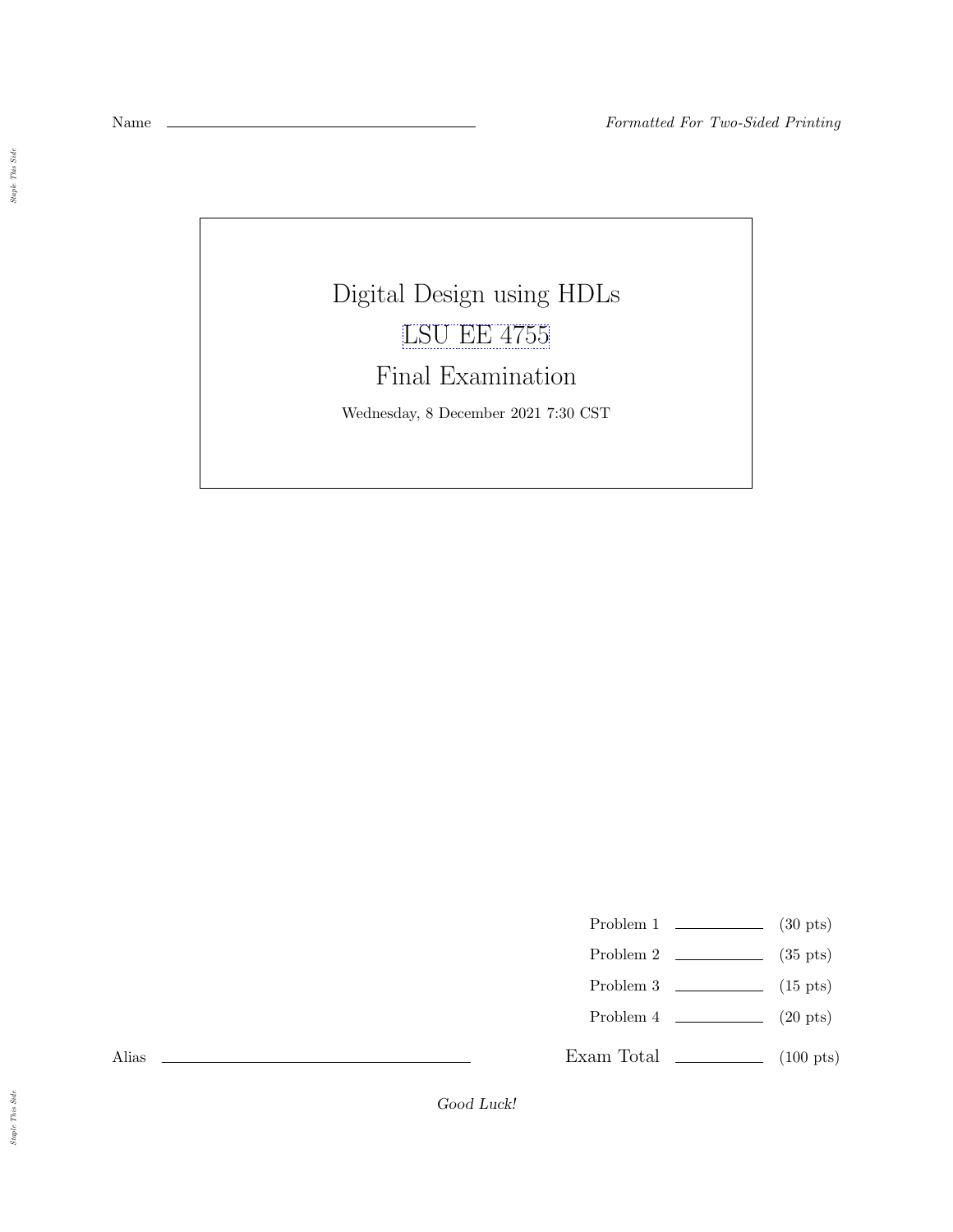Problem 1: [30 pts] For the modules in this problem input sample holds a new value each cycle, and output r\_avg holds the average of the last n\_samples inputs. (Ignore the fact that the module needs but lacks a reset.)

(a) For the module below show the hardware that will be inferred when instantiated with default parameters. Be sure to optimize for the default value of n\_samples.

```
module ravg2 \#( int w = 8, n\_samples = 4 )( output logic [w-1:0] r_{avg},
     input uwire [w-1:0] sample, input uwire clk );
   logic [w-1:0] samples[n_samples];
   parameter int wm = $clog2( n_samples );
   parameter int ws = w + w;
   logic [ws-1:0] tot;
   always_ff @( posedge clk ) begin
      samples[0] <= sample;
      for ( int i=1; i<n_samples; i++ ) samples[i] <= samples[i-1];
      tot \leq tot - samples[n_samples-1] + samples[0];
   end
   always_comb r_avg = tot / n_samples;
```
# endmodule

Show hardware for the module above using default parameter values.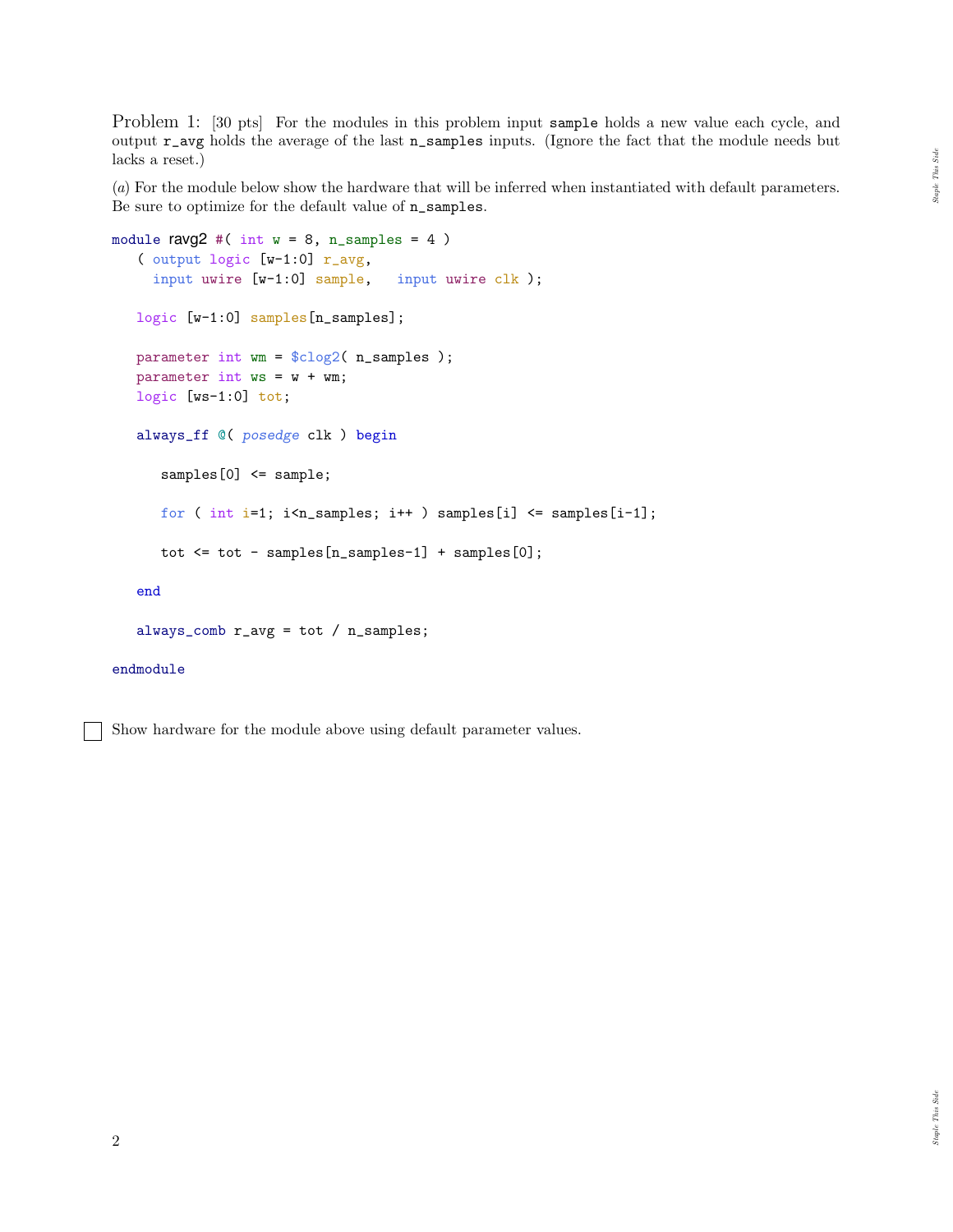Staple This Side Staple This Side Staple This Side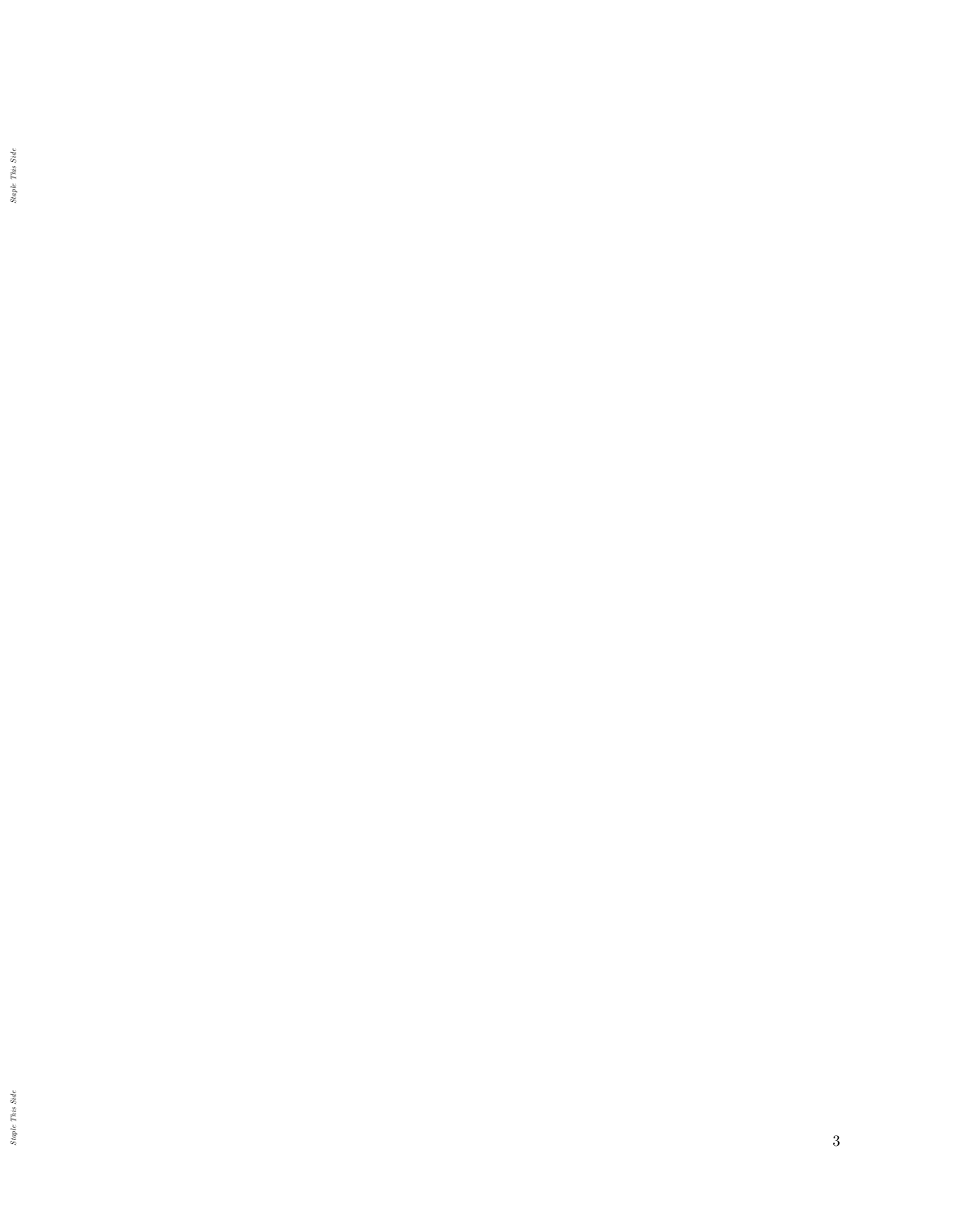(b) The module to the right is similar to ravg3 except that it has three arithmetic unit instantiations: an adder, a subtractor, and a divide-by-constant unit. Modify ravg3 so that it uses these modules. For full credit connect them so that the critical path passes through at most one module per cycle. In a correct solution r\_avg will arrive at the output of ravg3 later than it would in module ravg2.

Modify ravg3 so that it uses the three arithmetic units.

- For full credit, the critical path can go through at most one arithmetic unit per cycle.  $\mathbf{I}$
- The connections to the arithmetic units can be changed (say from aa1 to something else).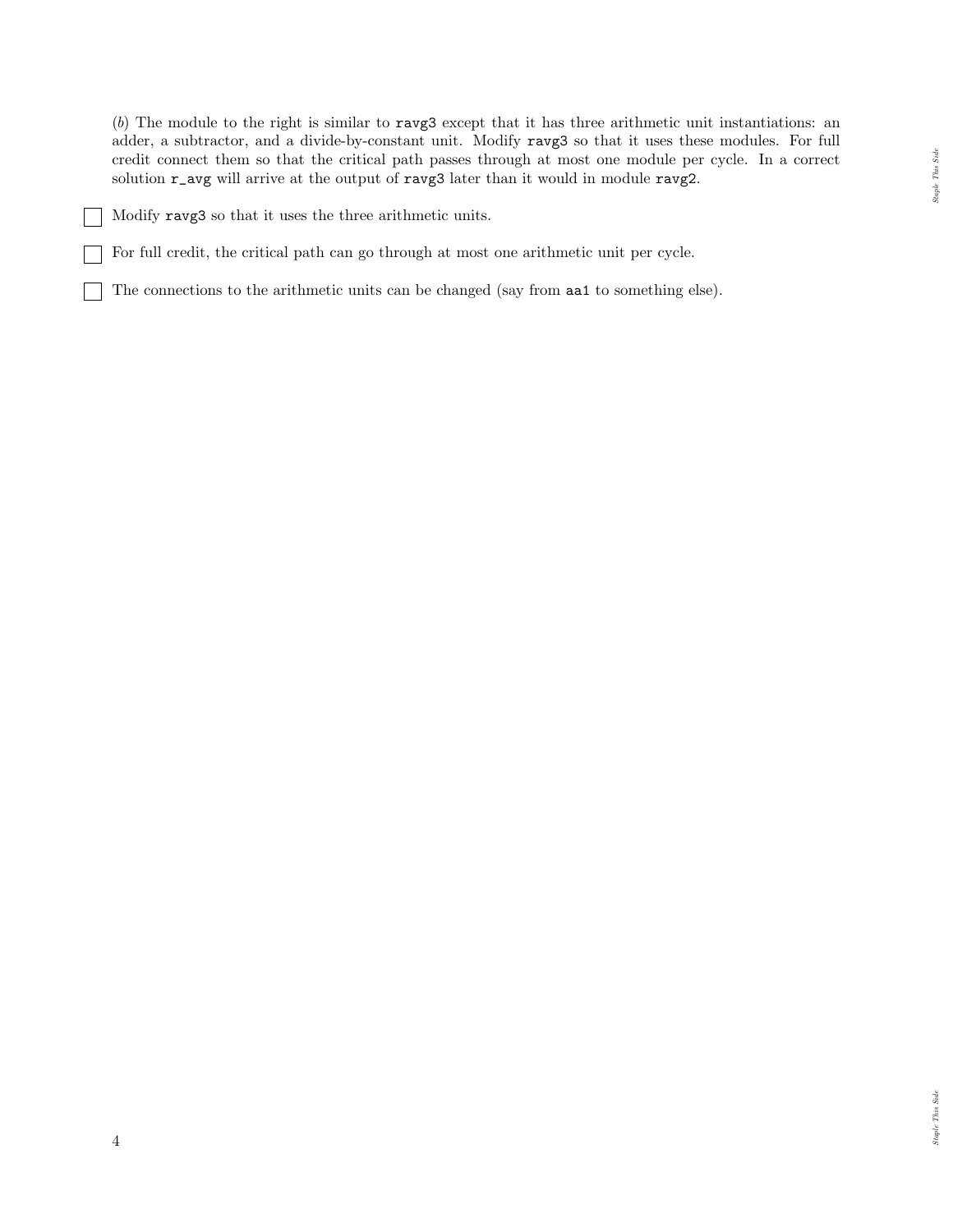```
Staple This Side
        Staple This Side Staple This Side
```

```
module ravg3 \#( int w = 8, n\_samples = 4)( output logic [w-1:0] r_avg,
     input uwire [w-1:0] sample,
     input uwire clk );
   logic [w-1:0] samples[n_samples];
   parameter int wm = $clog2( n_samples );
   parameter int ws = w + w;
   logic [ws-1:0] tot;
   always_ff @( posedge clk ) begin
      samples[0] <= sample;
      for ( int i=1; i<n_samples; i++ ) samples[i] <= samples[i-1];
      tot \le tot - samples[n_samples-1] + samples[0]; // Modify or eliminate this line.
```
## end

```
always_comb r_avg = tot / n_samples;
```

```
uwire [ws-1:0] sum, diff;
```

```
uwire [ws-1:0] aa1, aa2, da1;
```

```
uwire [w-1:0] quot;
```

```
uwire [w-1:0] sa1, sa2;
```

| $our_dder$ # $(ws,ws)$                   | add1(sum,   | aa1,     | $aa2$ ): |
|------------------------------------------|-------------|----------|----------|
| $our$ _sub # $(ws,w)$                    | sub2( diff, | sa1.     | $sa2$ ); |
| our_div_by #(w,ws,n_samples) div3( quot, |             | $da1$ ); |          |

#### endmodule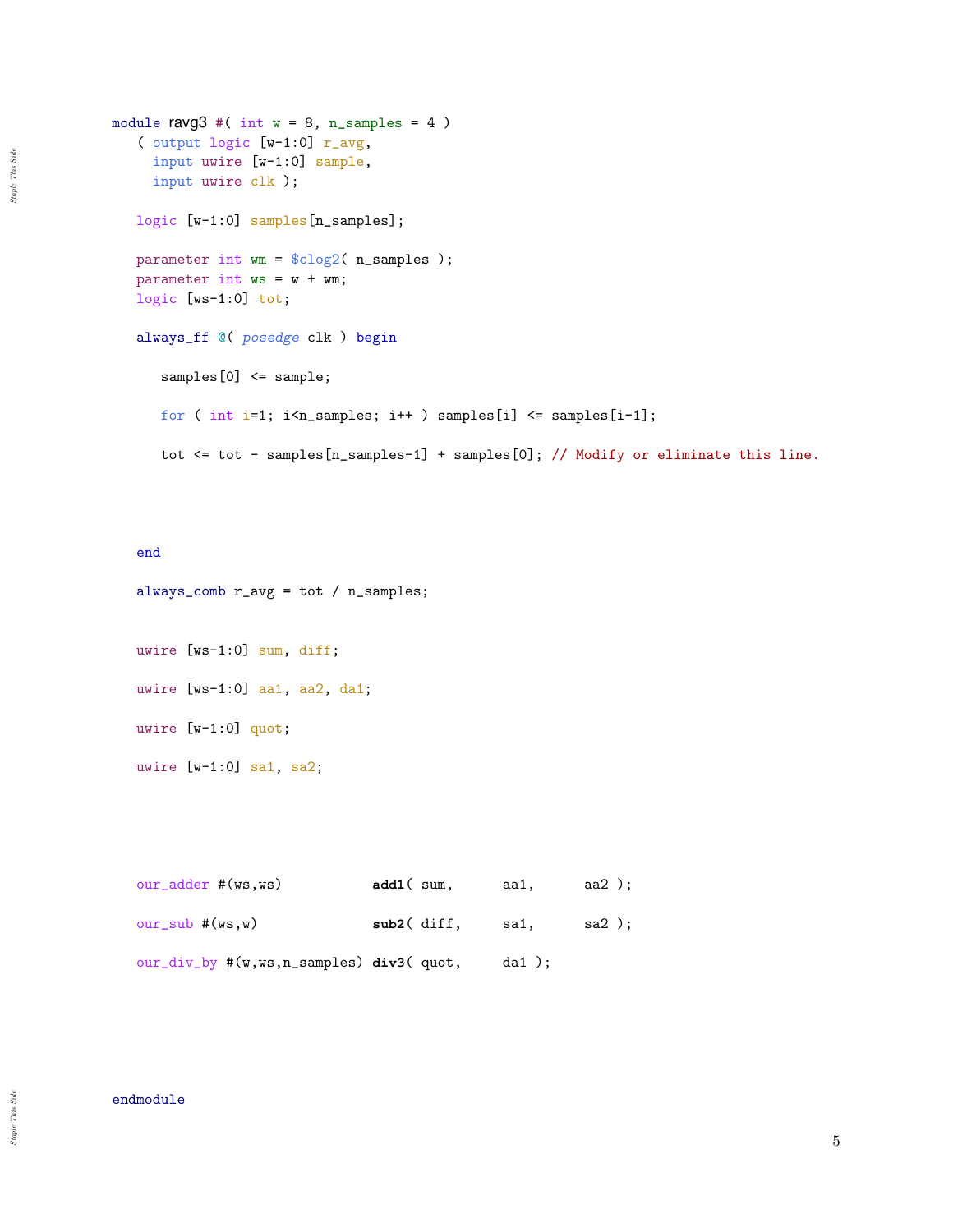Problem 2: [35 pts] Appearing below is a Verilog description of a lower-cost version of the bit\_keeper module from Homework 4 and a diagram of the hardware.

```
typedef enum { Cmd_Reset=0, Cmd_Write=1, Cmd_Rot_To=2, Cmd_Nop=3, Cmd_SIZE } Command;
module rot left #( int w = 10, amt = 1)
   ( output uwire [w-1:0] r, input uwire [w-1:0] a);
   assign r = \{ a[w-amt-1:0], a[w-1:w-amt] \};endmodule
module bit_keeper_lite #( int wb = 64, wi = 8, ws = clog2(wb))
   ( output logic [wb-1:0] bits, output uwire ready,
    input uwire [1:0] cmd, input uwire [wi-1:0] din,
    input uwire [ws-1:0] pos, input uwire clk );
  localparam int ramt_a = 1; // Specify Rotation Amounts
  localparam int ramt_b = 1 \lt\lt (ws >> 1);
  uwire [wb-1:0] ra, rb;
  rot_left #(wb,ramt_a) rl1(ra,bits);
  rot_left #(wb,ramt_b) rl8(rb,bits);
  logic [ws-1:0] rot_to_do; // Remaining amount of rotation to do.
  assign ready = rot_to_do == 0;
   always_ff @( posedge clk ) case ( cmd )
       Cmd_Reset: begin bits = 0; rot_to_do = 0; end
       Cmd_Rot_To: rot_to_do = pos; // Initialize rotation. Rotate during Nop.
       Cmd_Write: bits[wi-1:0] = din;Cmd_Nop: // Continue Executing a Cmd_Rot_To
          if (rot_to_do \geq ramt_b) begin
             bits = rb; \frac{1}{2} // Use output of larger rot module.
             rot_to_do -= ramt_b; // Decrement remaining rot amt.
          end else if ( rot_to_do >= ramt_a ) begin
             bits = ra; // Use output of smaller rot module.
             rot_to_do -= ramt_a; // Decrement remaining rot amt.
          end
     endcase
endmodule
```
(a) Find the cost and delay of the illustrated hardware using the simple model. Take into account the presence of constants. For the addition and comparison units assume a ripple implementation. Show any assumptions made. (See the next part before solving this one.)

Show cost in terms of  $w_b$ ,  $w_i$ , and  $w_s$ .

Show delays on the diagram, and  $\Box$  highlight the critical path. Delays should be in terms of  $w_b$ ,  $w_i$ , and  $w_s$ .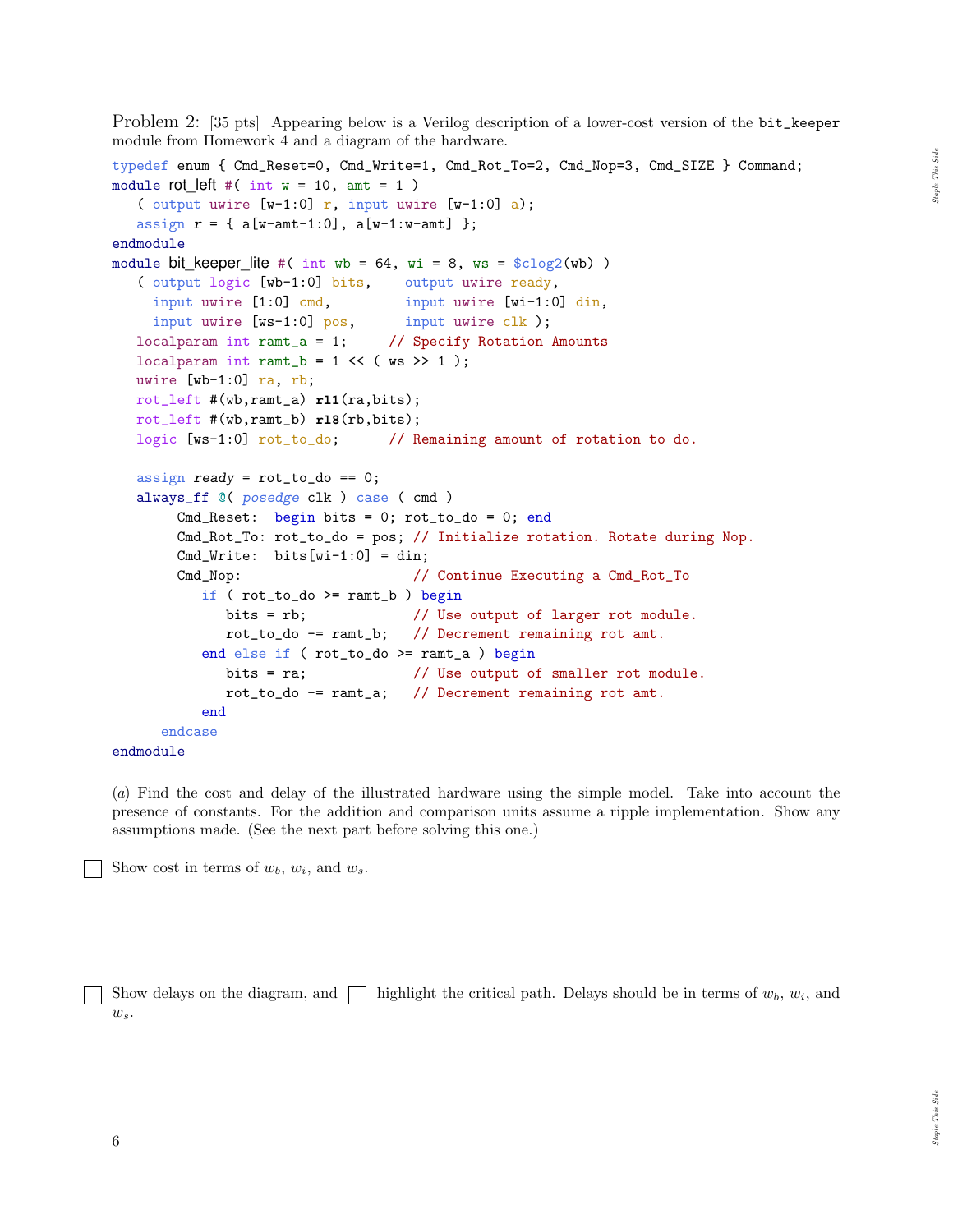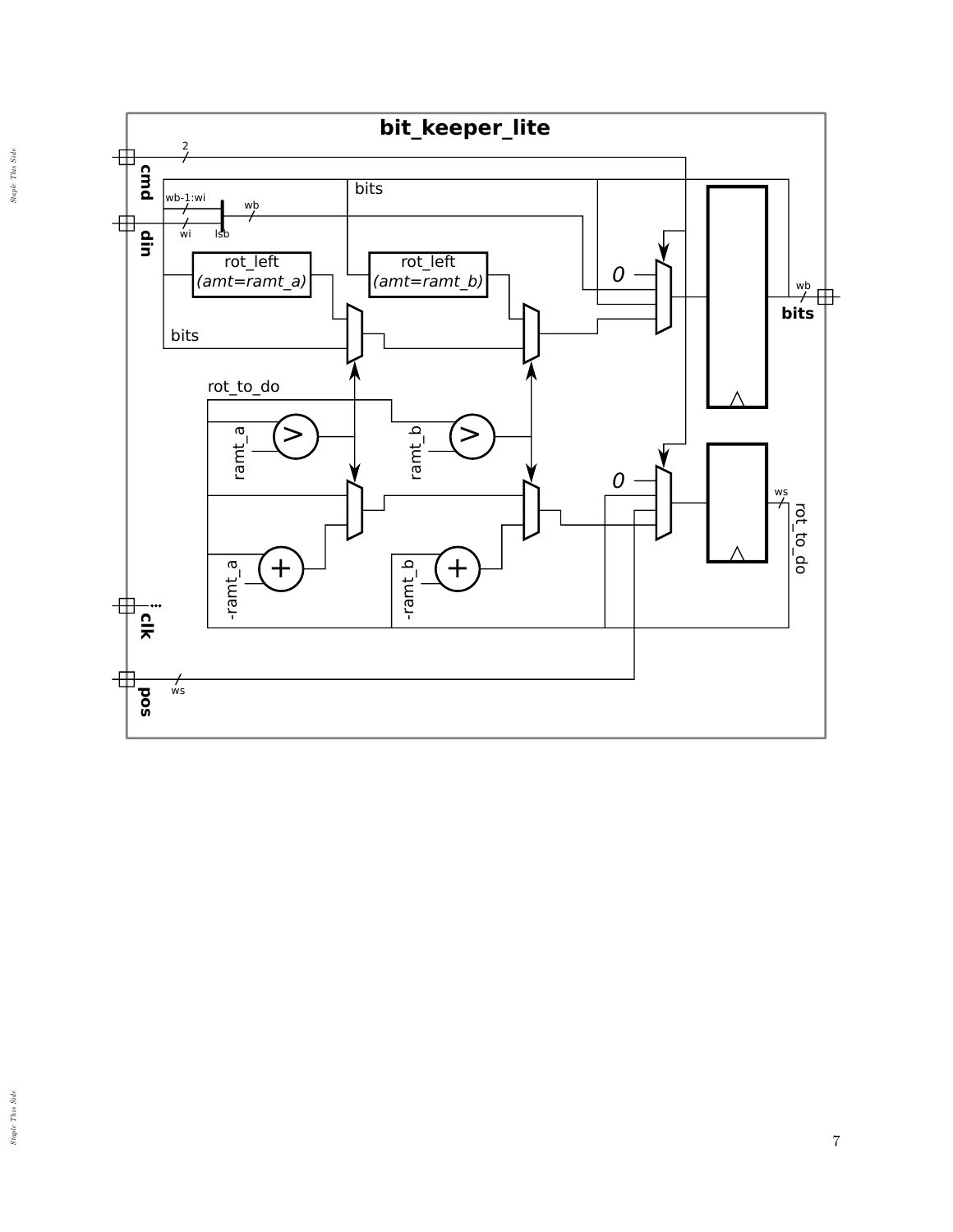Staple This Side

(b) In class we assume that a four-input mux is implemented using a reduction tree of 3 two-input muxen. For the illustrated hardware that would have a longer delay than is necessary. Modify the diagram on the right to show a better way of implementing the four-input multiplexors.

Replace four-input multiplexors with two-input muxen connected to reduce delay.

(c) Notice that care was taken to ensure that ramt\_b is a power of 2. Explain how the fact that ramt\_b is a power of two reduces the cost of the adder and comparison unit operating on ramb\_b. Also explain how a power-of-2 ramb\_b can reduce the cost of the other adder and comparison unit, if the synthesis program is clever enough. Hint: Consider the binary representation of rot\_to\_do.

Since ramt b is a power of 2 the adder and comparison unit connected to ramt b are lower cost because:

Since ramt b is a power of 2 the adder and comparison unit connected to ramt a (yes, a) are lower cost because: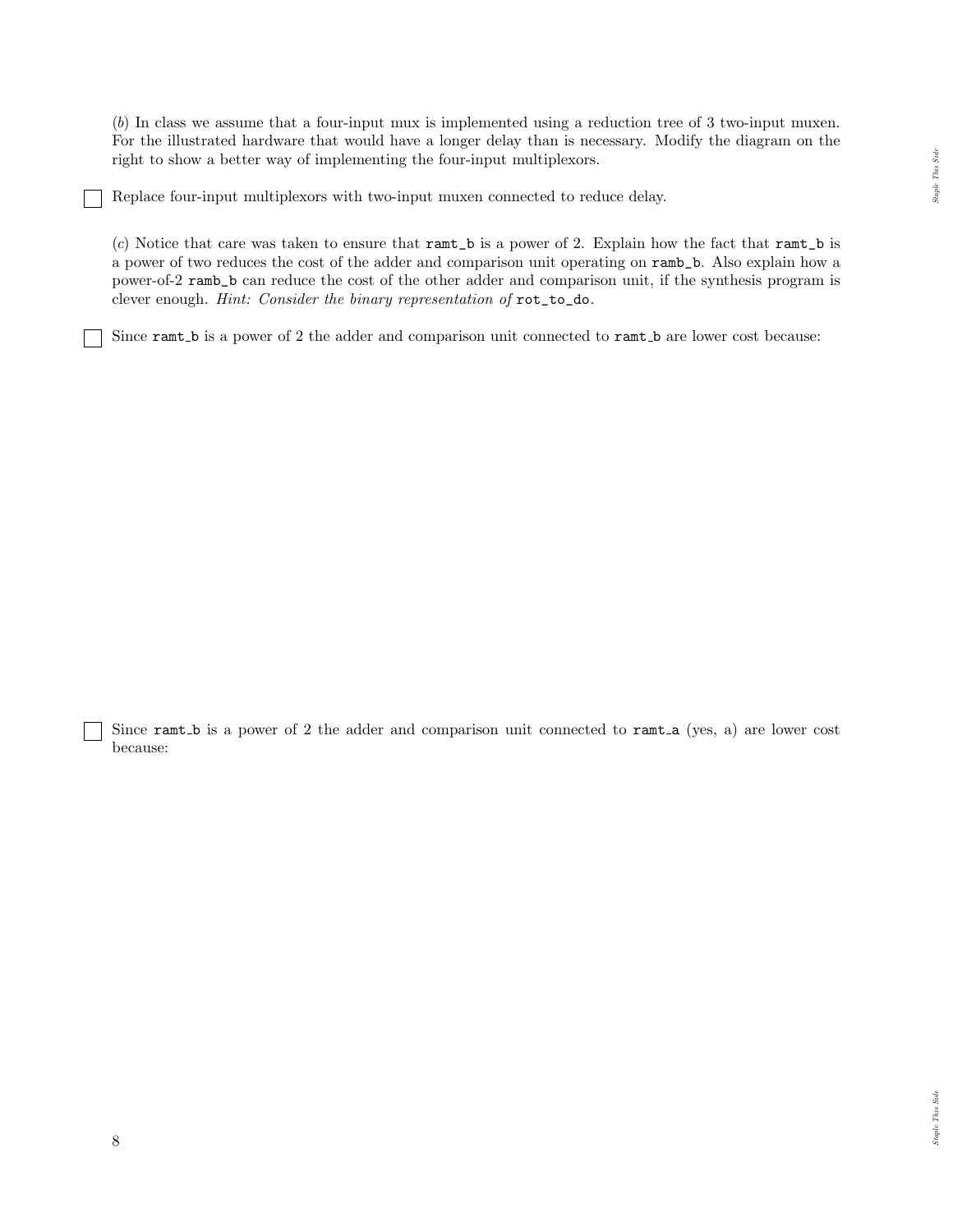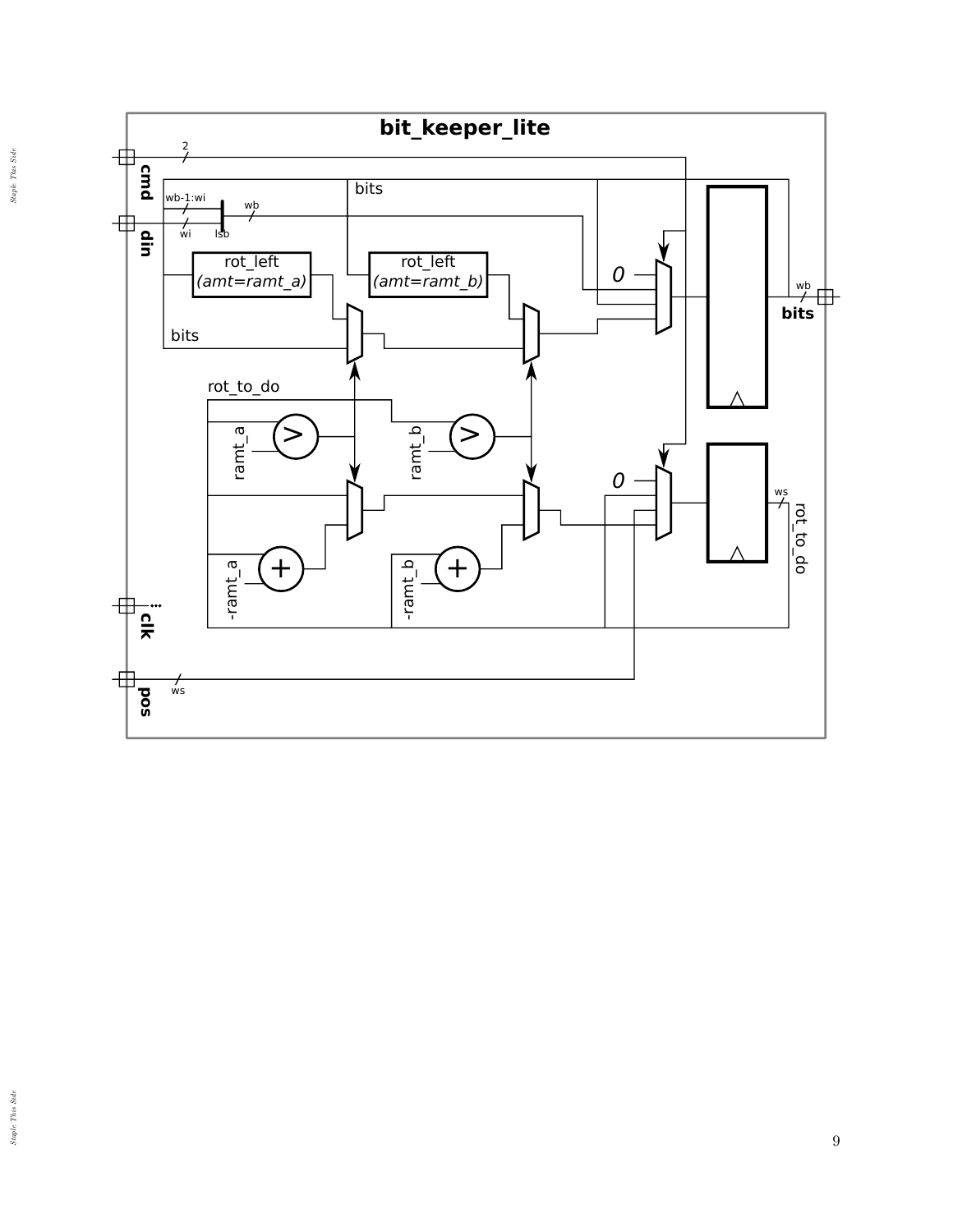(d) Appearing below is a version of  $bit\_keeper\_lit$  with four ready outputs, r1, r2, r3, and r4. On the diagram add hardware that will be synthesized for each.

```
module bit_keeper_lite #( int wb = 64, wi = 8, ws = clog2(wb))
   ( output logic [wb-1:0] bits, output uwire r1, output logic r2, r3, r4,
    input uwire [1:0] cmd, input uwire [wi-1:0] din,
    input uwire [ws-1:0] pos, input uwire clk );
  localparam int ramt_a = 1;
  localparam int ramt_b = 1 \lt\lt ( ws >> 1);
  uwire [wb-1:0] ra, rb;
  rot_left #(wb,ramt_a) rl1(ra,bits);
  rot_left #(wb,ramt_b) rl8(rb,bits);
  logic [ws-1:0] rot_to_do;
  assign r1 = rot_to_do == 0; // [ ] Show hardware for r1.
  always_ff @( posedge clk ) begin
     r2 = rot_to_do == 0; // [ ] Show hardware for r2.
     case ( cmd )
       Cmd_Reset: begin bits = 0; rot_to_do = 0; end
       Cmd_Rot_To: rot_to_do = pos;
       Cmd_Write: bits[wi-1:0] = din;Cmd_Nop: begin
          if ( rot_to_do >= ramt_b ) begin
             bits = rb;
             rot_to_do -= ramt_b;end else if ( rot_to_do >= ramt_a ) begin
             bits = ra;
             rot_to_do -= ramt_a;
          end
          r3 = rot_to_do == 0; // [ ] Show hardware for r3.
       end
     endcase
     r4 = rot_to_do == 0; // [ ] Show hardware for r4.
  end
endmodule
```
Show hardware that will be synthesized for r1, r2, r3, and r4.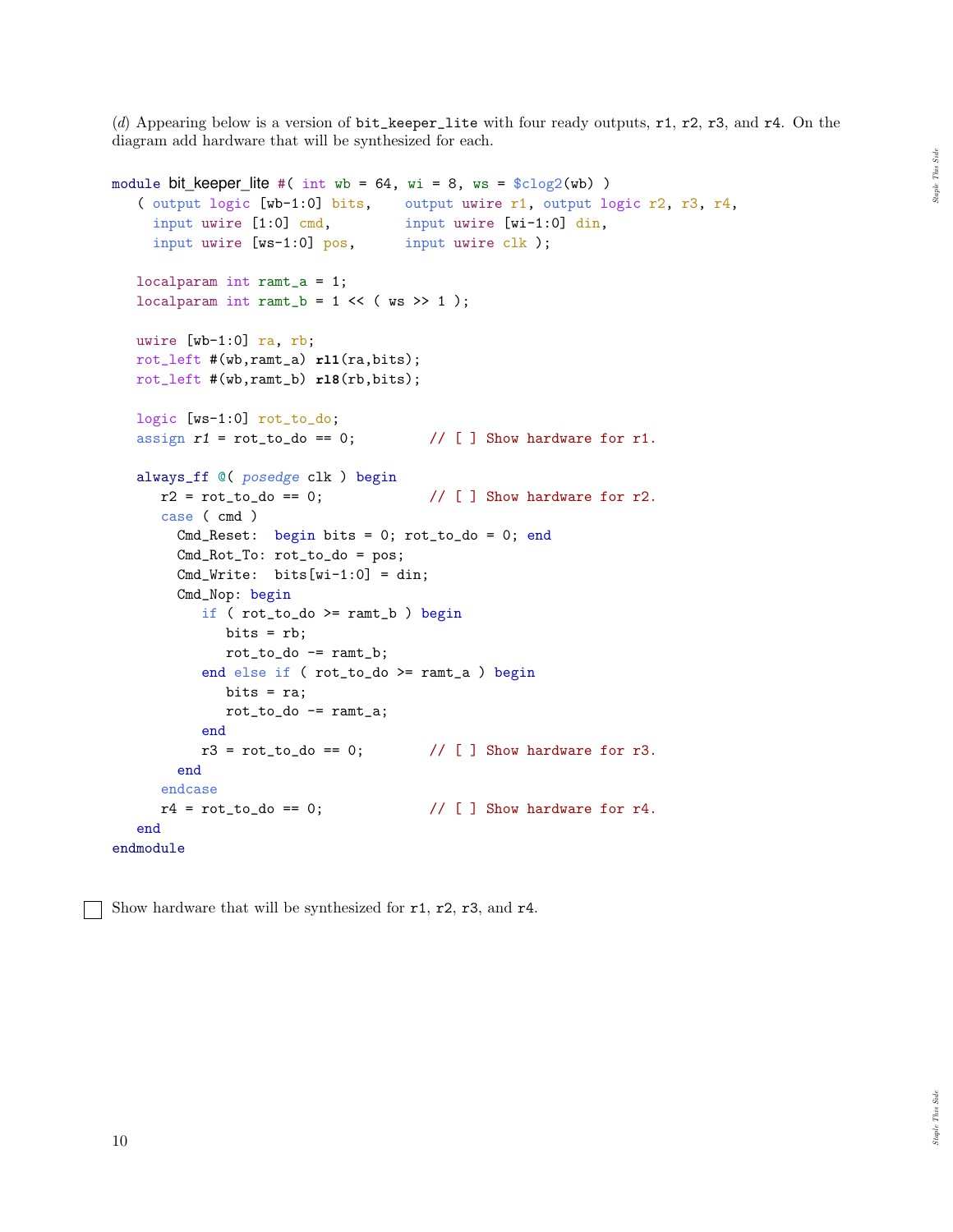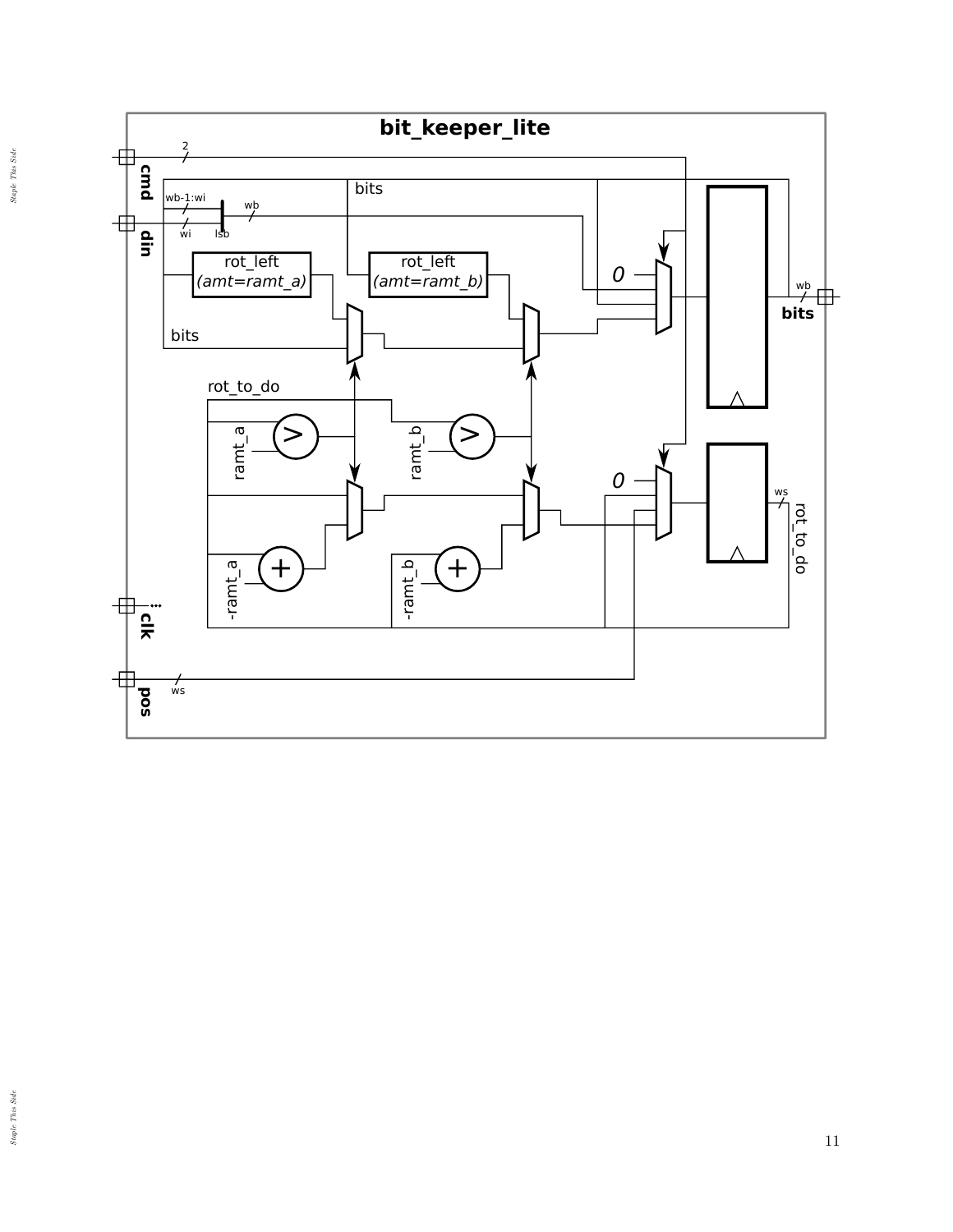Problem 3: [15 pts] Consider the modules below.

```
module ba ( output logic [15:0] next_x, next_y, x, y,
    input uwire [15:0] a, c, input uwire clk);
   always_ff @( posedge clk ) x = next_x;
   assign next_x = a;
   assign next_y = x + c;
   always_ff © ( posedge clk ) y = next_y;
endmodule
module test_ba
;
   uwire [15:0] x, y, next_x, next_y;
   logic [15:0] a, c;
   logic clk
;
   ba ba1( next_x, next_y, x, y, a, c, clk );
   initial begin
      // t = 0clk = 0;a = 0; c = 0;#1
; // t = 1
      \text{clk} = 1;#1
; // t = 2
      clk = 0;#1
; // t = 3
      clk = 1;
      #1
; // t = 4
      clk = 0; a = 1; c = 10;
      #1
; // t = 5
      clk = 1;#1
; // t = 6
      clk = 0;#1
; // t = 7
      clk = 1; a = 2; c = 20;
      #1
; // t = 8
      clk = 0;end
```

```
endmodule
```
Staple This Side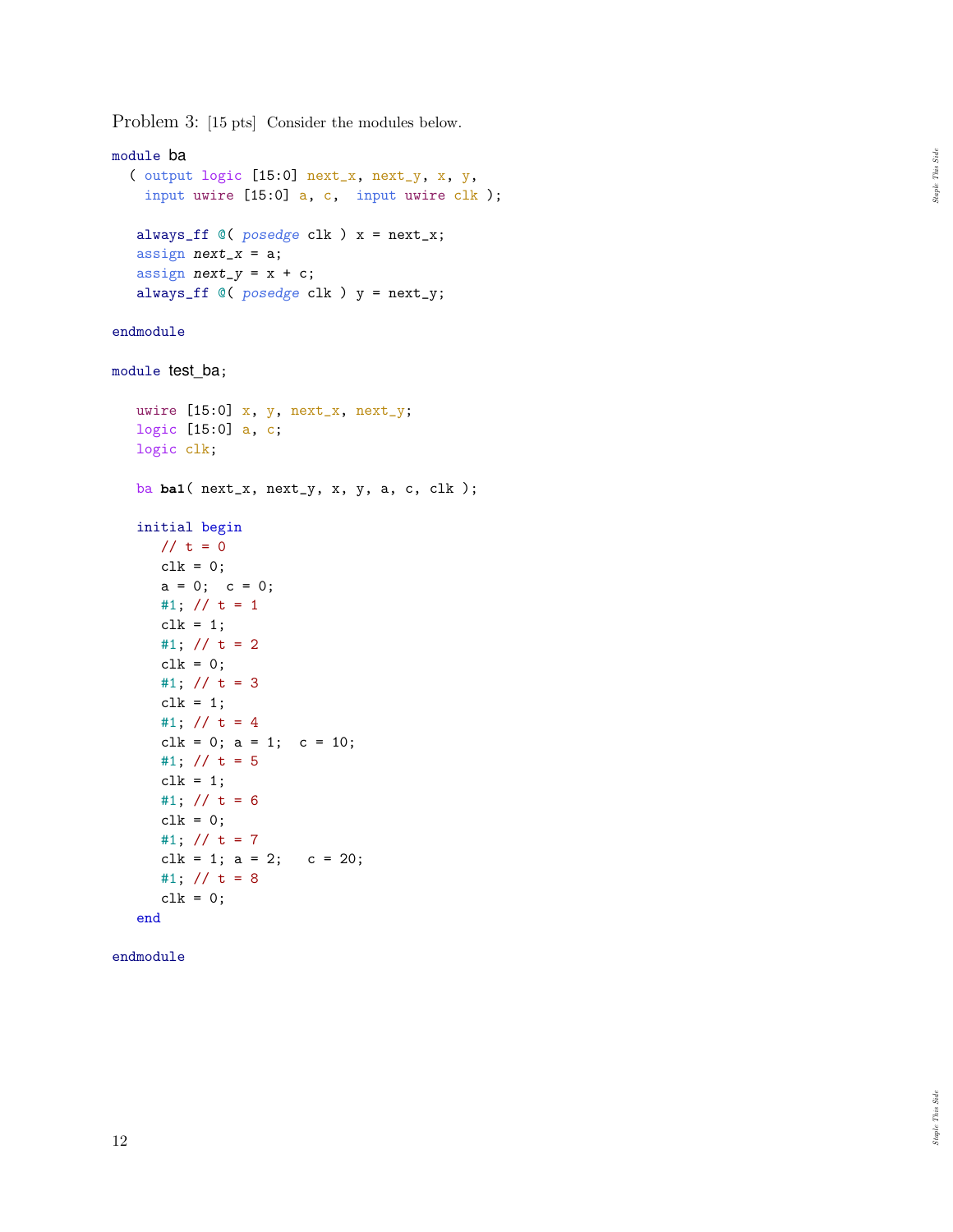



(a) Complete the timing diagram so that it shows the values of next\_x, next\_y, x, and y that would be produced with the modules below.

Complete timing diagram from  $t = 4$  to  $t = 6.9$ . Note that there is a **negative** clock edge  $t = 4$ .

(b) At  $t = 5$  we can be sure that y=next\_y will execute before next\_y=x+c. Explain how this ordering is assured by the rules for the event queue.

Explain how event queue regions assure y=next\_y executes before next\_y=x+c at  $t = 5$ .

(c) The order of execution is ambiguous at  $t = 7$  (but is okay before then).

Would non-blocking assignments  $x \leq \texttt{next} x$  and  $y \leq \texttt{next} y$  remove the ambiguity?  $\Box$  Explain.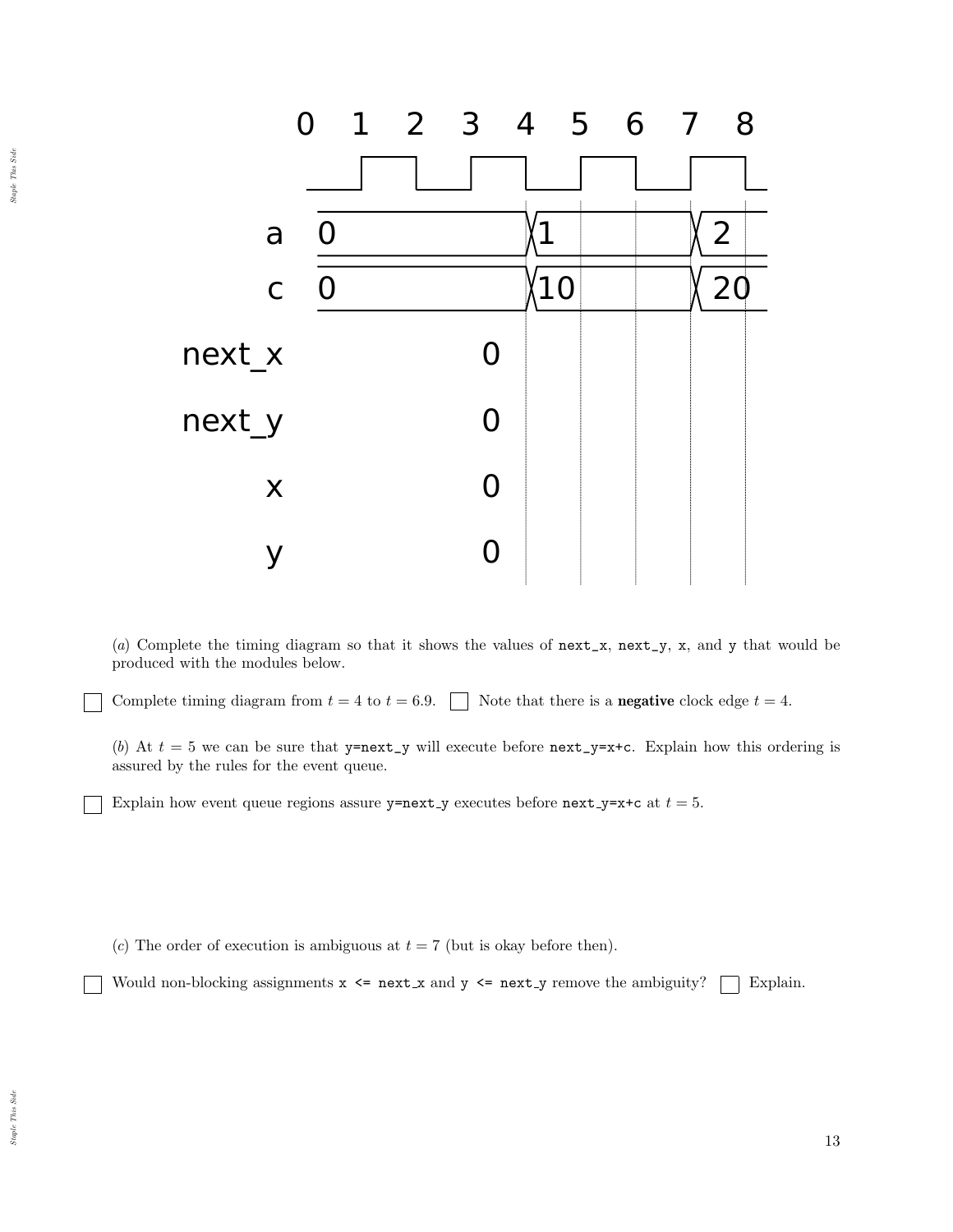Problem 4: [20 pts] Answer each question below.

(a) The foolish sqrt module below has several issues.

```
module sqrt #( int w = 16 )
   ( output logic [w-1:0] r, input uwire [w-1:0] a);
   always_comb begin
     r = 0;
     while (r * r < a) r++;end
```
endmodule

Explain why, due to the Verilog rules for bit widths, the expression  $r * r < a$  won't compute the intended result.

Why is the sqrt module likely not synthesizeable?

What would be the problem with the hardware if it were synthesizable?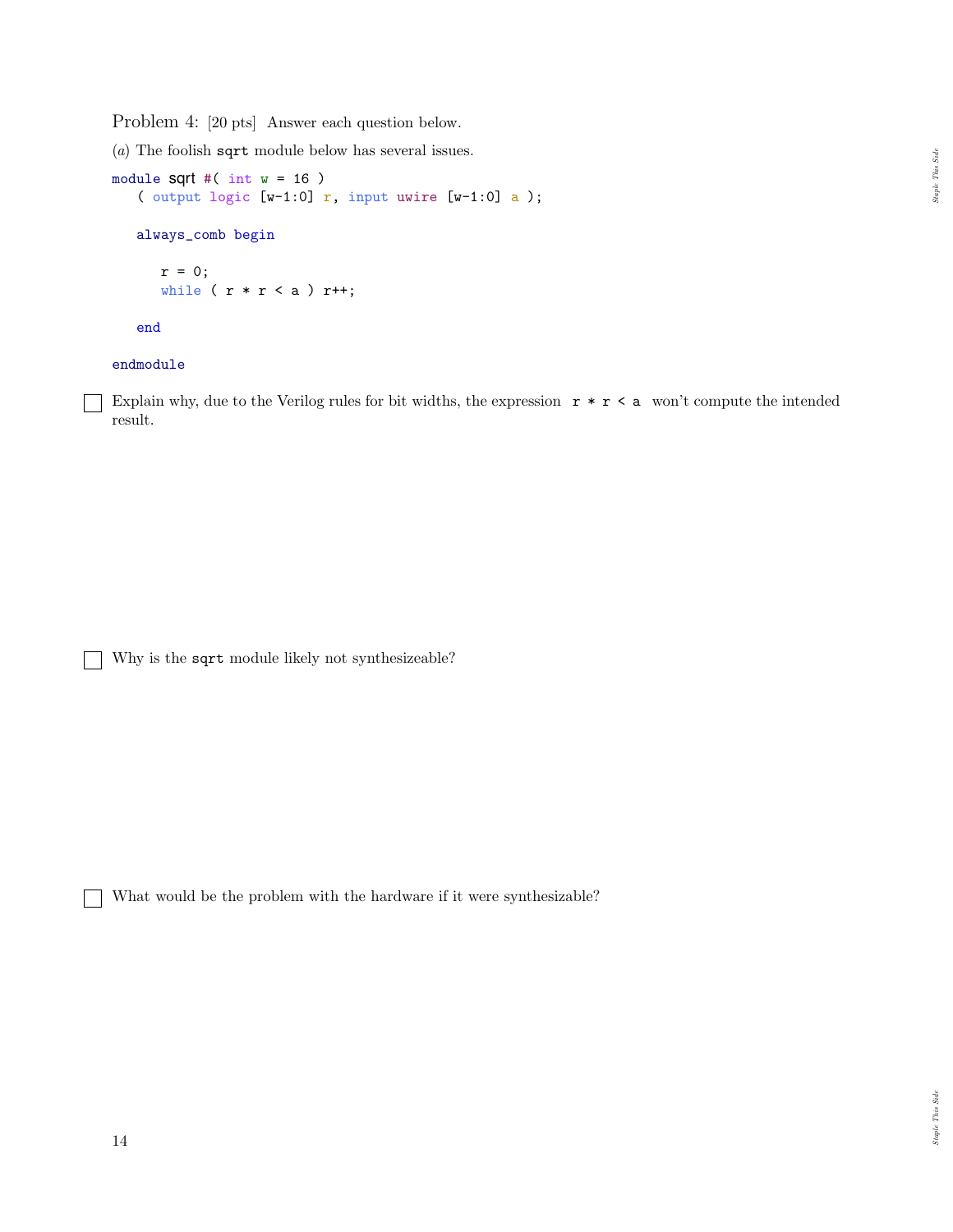(b) Consider the two division modules below. In the first a2 is a parameter, in the second it is a module port. Use the div\_demo module for your answers to the questions below.

## module our\_div\_by

```
#( int wq = 5, wd = 10, logic [wd-1:0] a2 = 4)
   ( output uwire [wq-1:0] quot, input uwire [wd-1:0] a1 );
   assign quot = a1/a2;endmodule
```
# module our\_div

```
#( int wq = 5, wd = 10 )
   ( output uwire [wq-1:0] quot, input uwire [wd-1:0] a1, a2 );
  // cadence inline
   assign quot = a1/a2;
endmodule
```
# module div\_demo

```
#( int w = 21 )
 ( output uwire [w-1:0] d1, d2,
   input uwire [v-1:0] x1, x2, x3, x4);
```

```
localparam logic [w-1:0] y1 = 4755;
```
# endmodule

Show an instantiation of our\_div for which our\_div\_by would not work.

Explain how the use of the cadence inline pragma in our divmakes it possible to instantiate our div in places that otherwise might need our\_div\_by.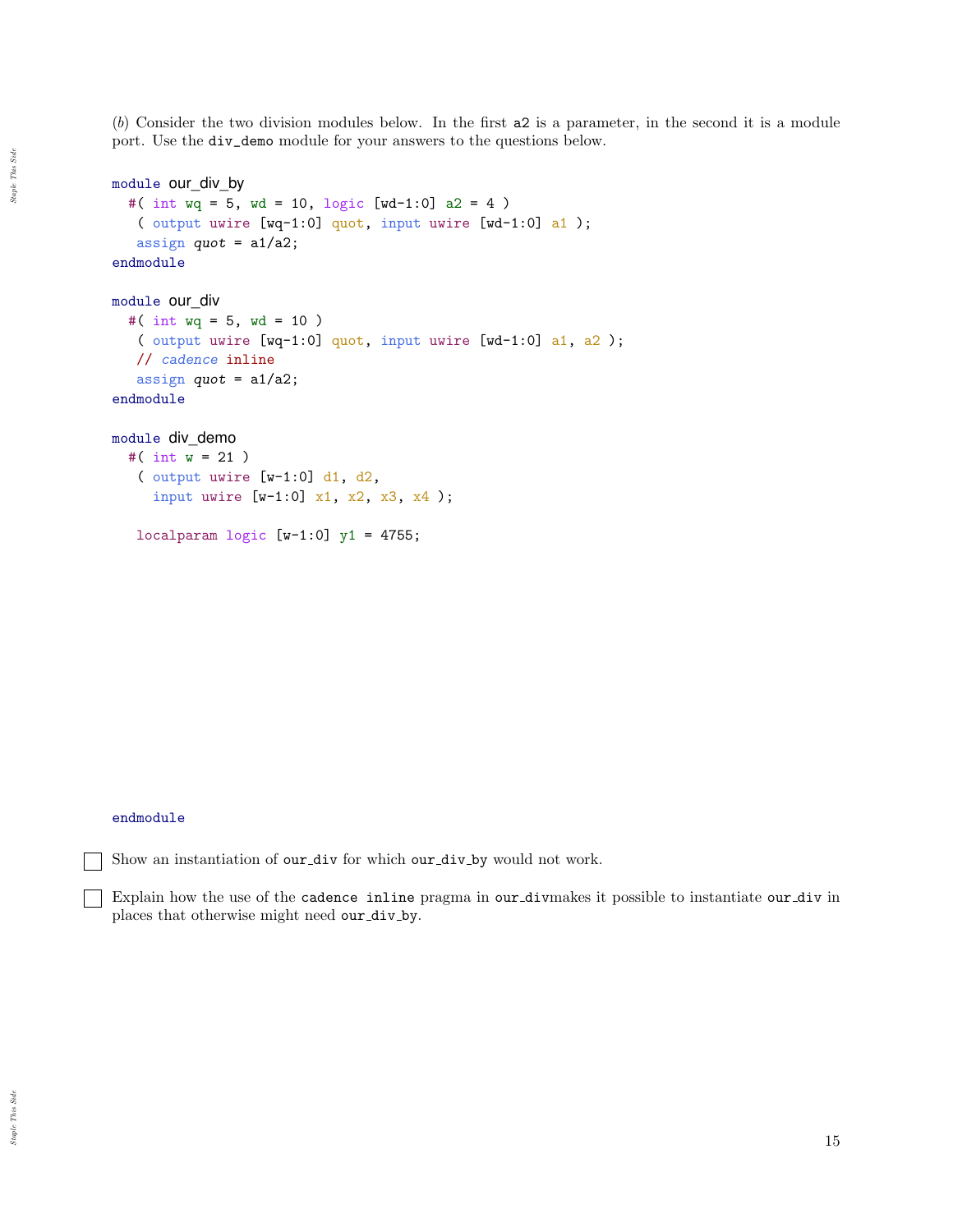(c) Answer the following questions about latency and throughput.

Define latency.

Define throughput.

Consider a sequential circuit (such as mult\_step from Homework 6) and a pipelined version of the sequential circuit (such as multi\_step\_pipe). Assume that both have the same clock frequency.

| Compared to the sequential version, does the pipelined version typically have          |  |
|----------------------------------------------------------------------------------------|--|
| () lower latency, () the same latency, or $\bigcap$ higher latency. $\bigcap$ Explain. |  |

Compared to the sequential version, does the pipelined version typically have  $\bigcirc$  lower throughput ,  $\bigcirc$  the same throughput , or  $\bigcirc$  higher throughput .  $\bigcirc$  Explain.

Compared to the sequential version, does the pipelined version typically have  $\bigcirc$  lower cost ,  $\bigcirc$  the same cost , or  $\bigcirc$  higher cost .  $\hfill\blacksquare$  <br>Explain.